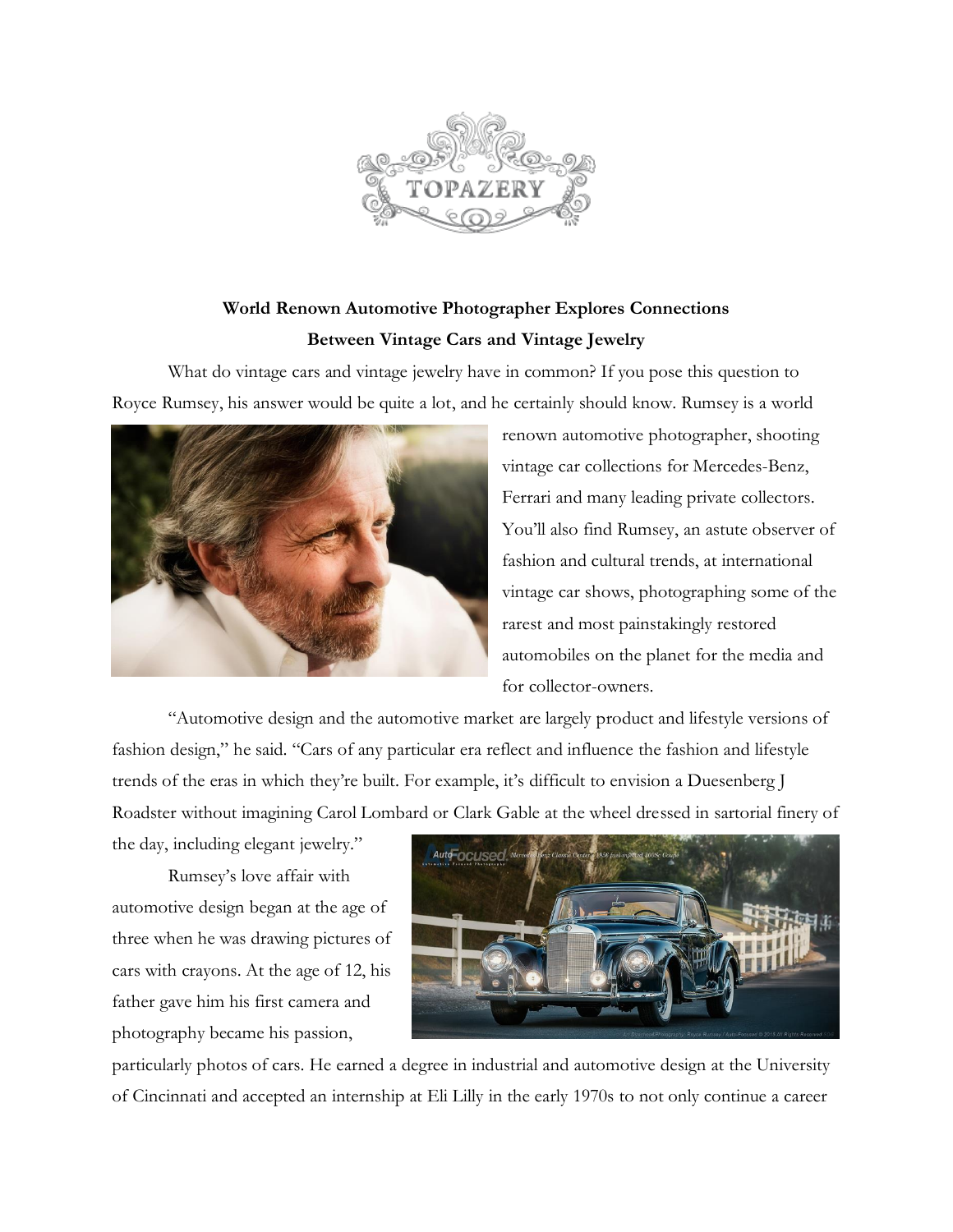in medical products design, but to be close to the Indianapolis Speedway where he spent every spare moment taking photos of cars. It was at the speedway that he began to make connections with racing teams and car collectors who came to appreciate his approach to photography that is based on a technical understanding of automotive design.

Today, Rumsey is one of the world's most sought-after automotive photographers, recognized for a distinctive style of lighting and camera perspectives. A portfolio of his work can be viewed at [https://roycer924-2.myportfolio.com.](https://roycer924-2.myportfolio.com/)

Given the close connection between vintage cars and vintage jewelry, Rumsey recently collaborated on a lifestyle photo shoot with Topazery, a leading Internet resource for vintage and



antique jewelry. The goal was to illustrate how vintage cars and vintage jewelry share a common heritage, brought together through Topazery's carefully curated vintage jewelry collection and Rumsey's stunning images.

"Working with Royce has given us an even stronger appreciation for the importance of making the beauty of past eras accessible to everyone, not only for nostalgia, but also for those who are discovering vintage for the first time," said Jan Walden, founder of Topazery, which has been a leader in vintage jewelry since 2002. "These vintage products enhanced the lives of people when they were new, and they are still here to help us cherish the past and be inspired for the future."

Rumsey views vintage cars, fashion and jewelry as emotional experiences that enhance human existence and express the personalities of the people who cherish the work of past eras. His thoughtful attention to the background of each vintage car he photographs has given him an appreciation of how the creation of cars and jewelry has intersected throughout history.

"Car design in the 1930s and 1940s was very much aligned with the high-end fashion industry," he said. "Many of the car makers went to Lalique or Baccarat to design crystal hood ornaments for their cars. Also, when you look at the dashboards of these vintage cars, the level of aesthetic detail, the textures, the shapes and the feel of control knobs are quite intricate and painstakingly executed just as a jeweler would create a diamond ring, a necklace or a bracelet."

It's in the emotional connections by owners and fans and in the creative processes by product designers where Rumsey sees strong parallels between vintage cars and vintage jewelry.